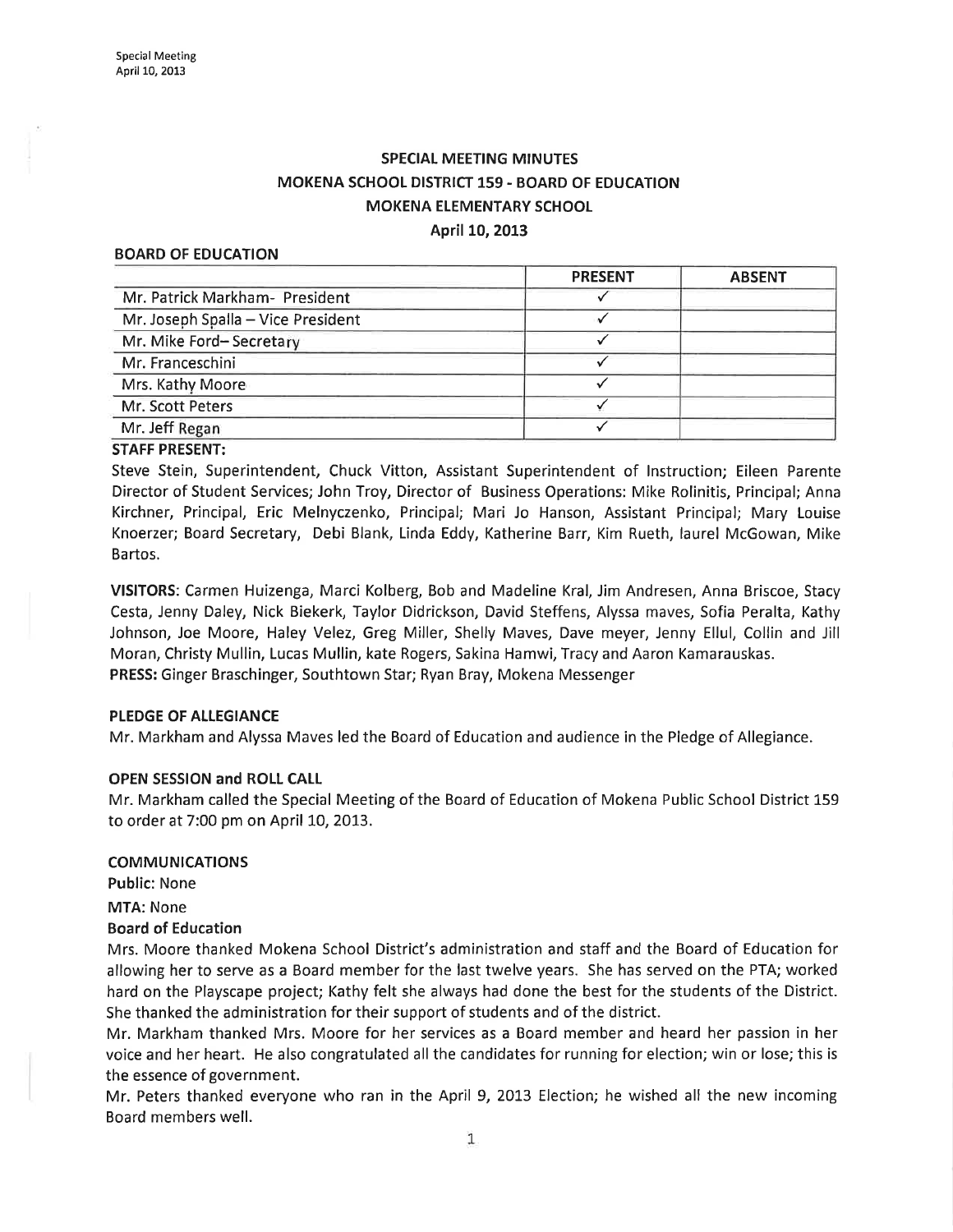# SUPERINTENDENT REPORT

- **.** Storage will be available soon at MIS for Mokena Library use.
- o Shared information on the storage shed Lincoln Way Blue Demons requested to put on field; larger than he realized; asked the Board if they had any concerns regarding this. The BOE assured he had their support on his decision.
- o Turned overthe meeting to Mrs. Eddy; Second Grade Enrichment teacher; she gave background on the State project that her 2<sup>nd</sup> grade students had to complete in 2  $\frac{1}{2}$  week period; meeting certain criteria. She introduced Alyssa Maves who gave an enthusiastic report on New york; Alyssa guaranteed we would want to visit New york once we heard her report!

# AUDITOR PRESENTATION

Smith, Koelling, Dykstra, & Ohm, P.C. and Wermer, Rogers, Doran & Ruzon, LLC. presented to the BoE their expertise in terms of Auditing Services.

Mr. Troy provided the bids proposal breakdown for the BOE. The Board directed Mr. Troy to bring back a recommendation to the April 17,2013 Regular meeting for approval.

### INFORMATION REPORTS

BUILDING AND GROUNDS Mr. Troy presented to the BOE:

- ' Slides of MES South gym floors using a new cleaning product; Ken Stanley was responsible for getting Performance Chemical and SportsKote to provide this in-service at MES for zero dollars.
- A bus leasing quote from Midwest Transit for \$9,325/year, per bus, for five year lease for three buses; will be asking for approval at next meeting.

POLICY Mr. Stein presented Policies for First Read.

- 1.. 6:60 Curriculum Content
- 2. 6:60-AP Comprehensive Health Education program
- 3. 6:60-E Notice to Parents of students Enrolled in Family Life and sex

Education Classes

- 4. 6:140 AP Education of Homeless Children
- 5. 6:170 Title I Programs
- 6. 6:170-APl- checklist for Development, lmplementation and Maintenance Of Parent lnvolvement
- 7. 6:170-AP2- Notice to parents Required to NCLB
- 8. 6:170- AP3- NCLB Checklist
- 9. 6:170-API, EI- District Level Parent Involvement Compact
- 10. 6:170- AP1.,E2- School Level Parent lnvolvement Compact
- 11. 6:280-AP- Evaluating and Reporting Student Achievement
- 12. 4:110- Transportation
- 13. 4:110-APL- School bus Accident Checklist
- 14. 4:110- AP2-Bus Driver Communication Devices; pre-trip and post-trip and lnspections; and Driver Comments

CLASSIFIED HANDBOOK UPDATE Mrs. Parente presented to BOE:

The need for the update in Employee Classified Handbook due to the fact the District will be hiring paraprofessionals to help run the additional Special Education programs the District has taken back; will be asking for approval at next meeting.

# LINCOLN WAY SPECIAL EDUCATION MINUTES

Mrs. Moore reported to the BOE: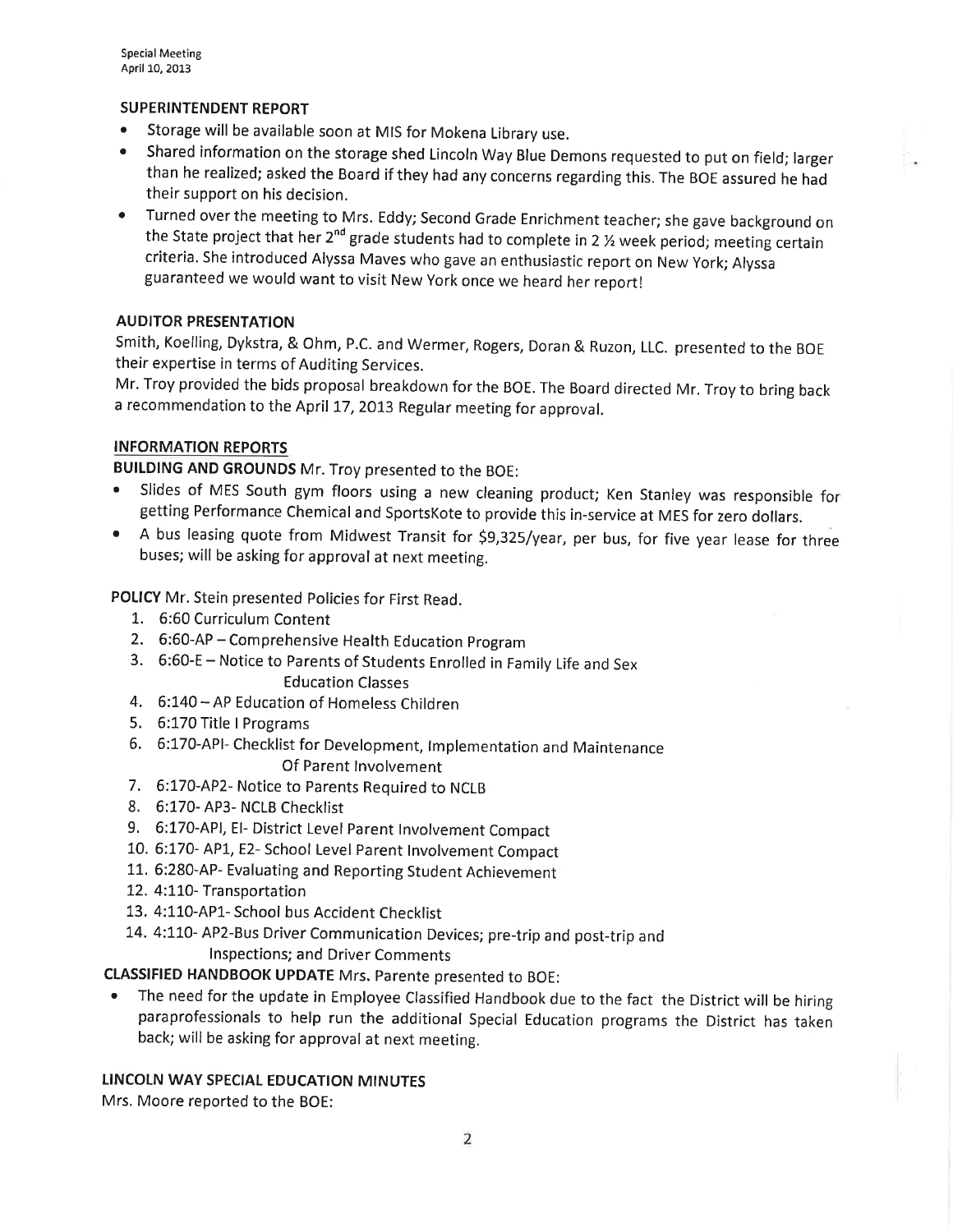### LINCOLN WAY SPECIAL EDUCATION MINUTES

Mrs. Moore reported to the BOE:

- She thanked the BOE the opportunity to serve as the representative to the #843 Board; it was a rewarding experience
- Reduction of Force was difficult due to the changes happening at #843
- Fundraiser- "Celebration of Spring" Silent auction and Fashion show; 3/23 at 2pm Hickory Creek

### ACTION REPORTS

### Recommended Motion:

Mrs. Moore moved that the Board of Education reject the bid for locksmith services from Anderson Lock. The motion was seconded by Mr. Peters.

### On Roll Call

Ayes: Mr. Ford, Mr. Franceschini, Mr. Markham, Mrs. Moore, Mr. Peters, Mr. Regan, Mr.Spalla Nays: None **Abstain:** None

### MOTION CARRIED 7-O

Mr. Markham suggested trying to appeal to a broader base of vendor.

Mr. Troy explained this was a small project which does not attract many vendors.

Mr. Peters suggested reviewing policy 4:60-Purchases and Contracts; changing maximum amount from \$10,000 back to \$20,000; need to be cognizant of the time involved dealing with RFP's.

### ADJOURMENT

At 8:39 pm Mr. Ford moved to go to Closed Session for Purposes of Personnel. Pursuant of ILCS 12O/2(c)(1). The motion was seconded by Mr. Franceschini. Meeting adjourned by unanimous vote.

President

C Murhel Forl

Secretary